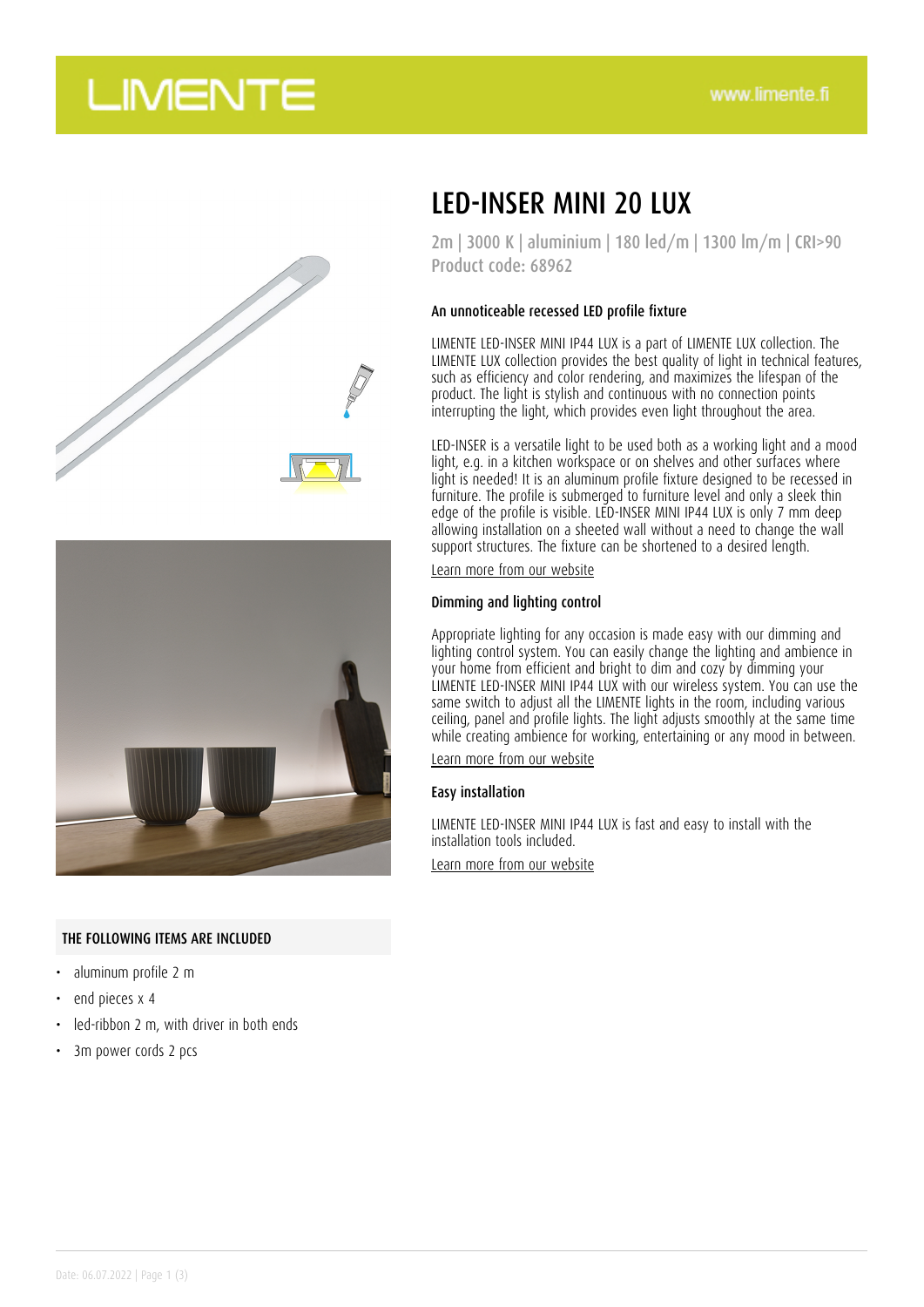# LIMENTE

## INSER MINI 20 LUX 3K AL PROF.LIGHT

### **OVERVIEW**

| <b>PRODUCT CODE</b> | 68962                              |
|---------------------|------------------------------------|
| <b>GTIN-CODE</b>    | 6438400002388                      |
| ELECTRICAL NUMBER   | 4129766                            |
| ETIM GENERAL NAME   | Light ribbon-/hose/-strip          |
| ETIM CLASS          | Light ribbon-/hose/-strip EC002706 |
| ETIM GROUP          | 41 Domestic light fittings         |
| <b>COLOUR</b>       | Alulook                            |
| <b>LAMP TYPE</b>    | LED                                |

### SPECIFICATIONS

| <b>PRODUCT DIMENSIONS</b>                | 2000.0 x 21.7 x 7.0                                                               |
|------------------------------------------|-----------------------------------------------------------------------------------|
| <b>MOUNTING METHOD</b>                   | Flush mounting                                                                    |
| <b>COLOUR TEMPERATURE</b>                | 3000 K                                                                            |
| <b>COLOUR RENDERING INDEX CRI</b>        | > 90                                                                              |
| <b>RATED LIFE TIME</b>                   | 35.000h (L80B10)                                                                  |
| <b>ENERGY EFFICIENCY CLASS</b>           |                                                                                   |
| <b>LUMINOUS FLUX</b>                     | 1300 $Im/m$                                                                       |
| <b>EFFICIENCY</b>                        |                                                                                   |
| <b>VOLTAGE</b>                           | 24 V DC                                                                           |
| <b>INGRESS PROTECTION CODE</b>           | <b>IP44</b>                                                                       |
| NUMBER OF LEDS/M                         | 180                                                                               |
| <b>INPUT POWER</b>                       | 28 W                                                                              |
| <b>NUMBER OF SWITCHING CYCLES</b>        | > 50000                                                                           |
| AMBIENT TEMPERATURE RANGE                | $-20^{\circ}$ C $-50^{\circ}$ C                                                   |
| <b>INPUT POWER CONNECTOR</b>             |                                                                                   |
| <b>WARRANTY PERIOD (MONTHS)</b>          | 24                                                                                |
| <b>ADDITIONAL COVER (MONTHS)</b>         | 36                                                                                |
| <b>INSTALLATION AND OPERATING MANUAL</b> | https://www.limente.fi/Images/productpics/instructions/limente_led-inser-mini.pdf |